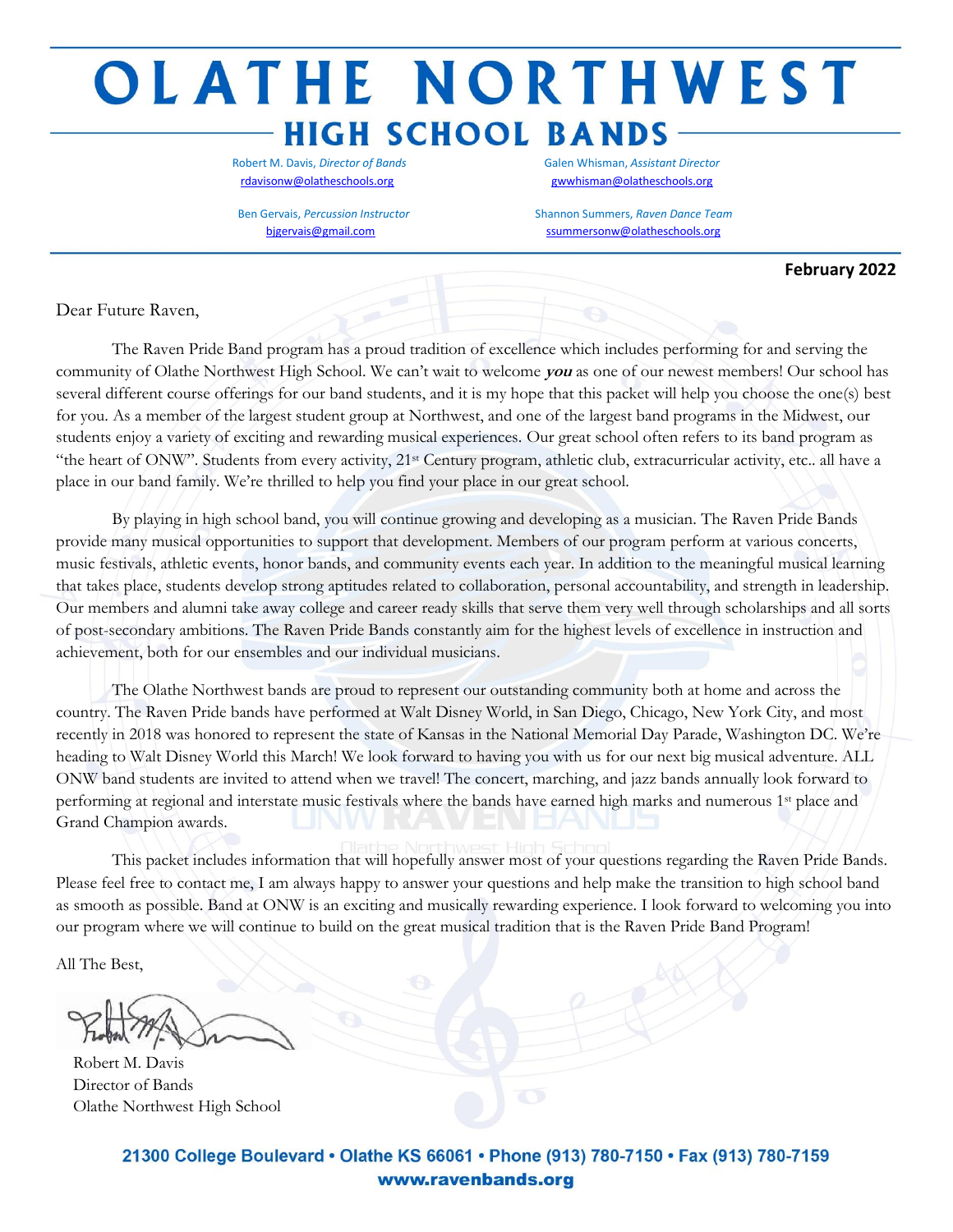# **Hey Eighth Graders and Families: Next Year...**

With high school on the horizon for you and your student, we know you may have several questions. Particularly if you will be attending an academy outside of your high school attendance area next year. KNOW THIS!!! The entire Olathe school district has been named a top performing district for music education many times in recent years! Whether you will be a part of the Eagle, Falcon, Hawk, Owl, or Raven families next year, please remember that there is a place FOR YOU in band!!! Information on programs, audition dates, and contact information are available below. Don't miss out on the terrific musical opportunities that lie ahead. Mr. Coughlin (OS), Ms. Lowman (OW), Mr. McCarty (ON), Mr. Smikahl (OE), Mr. Davis (ONW), and all of the music staff of our district are happy to answer questions and be a help to you and yours through this transition. Regardless which bird you cheer for… GO BAND!!!

### **Olathe North High School Bands** [www.eaglebands.org](http://www.eaglebands.org/) Mr. Pat McCarty – Director [pmmccarty@olatheschools.org](mailto:pmmccarty@olatheschools.org)

**Olathe South High School Bands** [www.osbands.org](http://www.osbands.org/) Mr. Chad Coughlin – Director [ccoughlinos@olatheschools.org](mailto:ccoughlinos@olatheschools.org) 

## **Olathe East High School Bands**

[www.oeband.com](http://www.oeband.com/) Mr. Jeff Smikahl – Director [jsmikahloe@olatheschools.org](mailto:jsmikahloe@olatheschools.org) 

### **Olathe Northwest High School Bands**

[www.ravenbands.org](http://www.ravenbands.org/)  Mr. Robert Davis – Director [rdavisonw@olatheschools.org](mailto:rdavisonw@olatheschools.org)

## **Olathe West High School Bands**

<https://www.olatheschools.org/Page/2433> Ms. Carol Lowman – Director [cdlowman@olatheschools.org](mailto:cdlowman@olatheschools.org) 









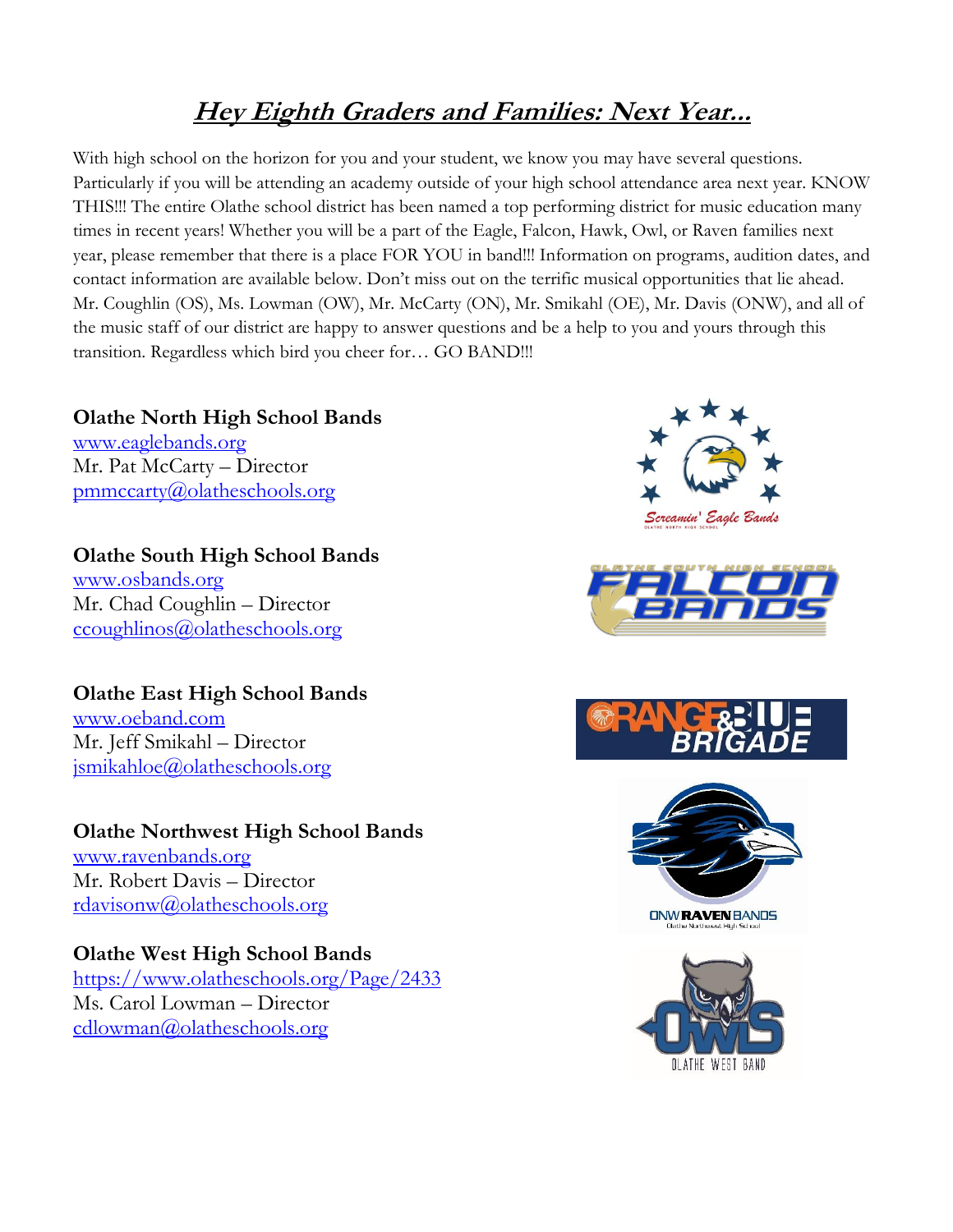# **Frequently Asked Questions about the Raven Pride Bands**

#### *What can you tell me about the Raven Pride Bands?*

The Raven Bands are the pride of Olathe Northwest High School, and we provide many different musical opportunities for band students. There are several different ensembles and classes:

**Concert Band:** Open to all Northwest students. No audition is required if the student participated in their 8<sup>th</sup> grade band class. This class is suggested for students who wish to continue their study in music but would rather not participate in the marching band. During the school year, the concert band will perform at various venues including four home concerts at ONW, two music festivals in the spring, the Six Flags festival of music, and several other extracurricular events students can volunteer to be a part of (basketball pep band, solo & ensemble festival, collegiate and district honor bands, etc..)

*Marching Band* –The Raven Pride Marching Band is coming off an incredible and school record breaking season, and we are looking forward to welcoming you to be a part of the largest and most popular class taken at ONW. Students in the marching band perform at home football games, The Old Settler's Parade, and get to travel to several marching festivals and competitions. When the marching season ends in late October, students enrolled in marching band will play in one of three concert groups. These groups include *Symphonic Band, Wind Ensemble, or The Raven Winds* (The Wind Ensemble and Raven Winds are by audition only, and are the most challenging and select concert groups in the ONW band program). **Summer rehearsal dates required for all members.**

*Wind Ensemble & The Raven Winds:* Membership in these groups is by audition in the spring. Both ensembles perform advanced high school and some collegiate level literature. These advanced ensembles perform at school concerts and state music festivals. A spring music retreat to the Lake of the Ozarks is an exciting event that our Northwest students look forward to as members of these ensembles. *Freshmen DO get accepted to these ensembles, however must participate in marching band to be accepted their first year. Non-marchers are eligible for these classes after completing one year of any high school band class and earning an A or B.* 

*Symphonic Band:* Any 9 – 12 grade students in Marching Band will be enrolled in the Symphonic Band, unless they audition and earn a spot in the Wind Ensemble or Raven Winds. This concert group performs at school concerts and state music festivals, Six Flags festival of music, and enjoys all the extracurricular opportunities the band program has to offer. *Freshmen DO get accepted to this ensemble, however must participate in marching band to be accepted their first year. Non-marchers are eligible for these classes after completing one year of any high school band class and earning an A or B.*

*Basketball Pep Band:* Band students will have the opportunity to participate in Basketball Pep Band, which performs at select Varsity Girls and Boys home basketball games. The music is fast and loud, and is a lot of fun! The chance to travel to Sub-State and State basketball tournaments as a member of the Pep Band can be a great road trip experience, too!

Jazz Bands: For band students in grades 9-12. In the fall semester, any student can sign up for Jazz Lab (Jazz IV) – no audition required. Membership in Jazz I, II, and III is by audition only (these auditions take place in the Spring for next year). Jazz I is our top group which meets second semester and performs at several competitions throughout the year. All of our jazz bands will perform at several concerts and community events throughout the year. They will also attend at least two to three adjudicated jazz festivals. **Students must also be co-enrolled in a full year music class.**

*Small Ensembles / Solos / Combos / Honor Bands:* There are many, many other performance opportunities available to band students throughout the year! I encourage you to check our website to see what you might be interested in! [www.ravenbands.org](http://www.ravenbands.org/).

#### *Do I have to audition to join the band?*

Auditions are only required for the Wind Ensemble, Raven Winds, Jazz Ensemble I, II, & III and for 9<sup>th</sup> graders who choose to audition for the Marching Band. Otherwise, any student who has experience playing an instrument may join the band program. Students without playing experience should first visit with the ONW directors. Percussionists audition for part placement within the marching band in May *after completing the concert component successfully*.

**Incoming 9th grade students** who want to be considered for the marching band and / or Jazz I, II, and III are asked to perform an audition. Music and instructions for the audition are available on our website or from your music teacher. Auditions will take place in the ONW band room after school the week of Monday April  $4<sup>th</sup>$  – Thursday April 7<sup>th</sup>.

#### **Auditions – Sign up for a time here!** - <https://www.signupgenius.com/go/9040c4ca9a723a31-olathe>

Visit our website for a quick link to the music and other info at [www.ravenbands.org](http://www.ravenbands.org/) .

For questions or assistance with the auditions, please contact Mr. Davis: [rdavisonw@olatheschools.org](mailto:rdavisonw@olatheschools.org) or by calling Olathe Northwest at 913-780-7150.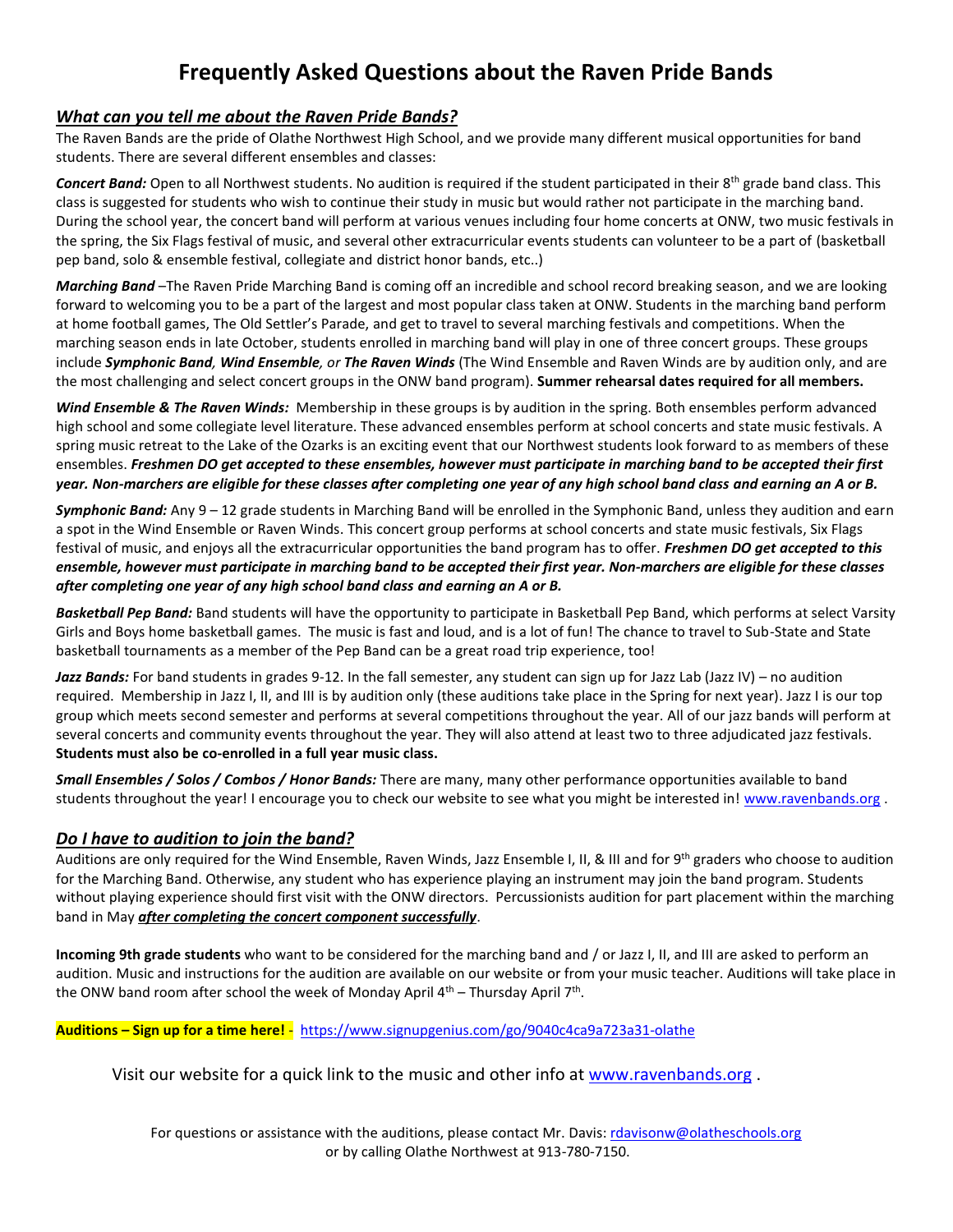#### *When does band rehearse?*

Band is a regular class during the day. Marching Band rehearses from 7 AM through 1st hour in the fall until the season ends in October. During the winter and spring, Jazz Band and drumline may have special rehearsals at 7 AM. Concert Band rehearses during the day all year and typically doesn't have extra practices outside of the school day.

Freshmen who are placed in the marching band **do not** take 2 credits of band. They will enroll in the marching band option instead of concert band for semester 1, and symphonic band or wind ensemble for semester 2 (two ½ credits). After marching season, these students will then stay in Symphonic Band OR play in the advanced ensembles if they've earned a spot through their auditions.

#### *When does Marching Band start?*

Marching band students get a jump start on the show and literature for the season over the summer. These dates are **required** for all students who wish to participate in marching band. The dates for camps in 2022 are:

- **Full Band Camp (All Marching Band Students) is June 6 th – 8 th & July 25 th – August 4 th .** (8 4) no weekends
- **Percussion students will also have percussion camp from July 18th – 22nd (8:00am-4:00pm).**
- **In addition, we will host two HIGHLY RECOMMENDED "mini-camps"** on July 6 th and 7 th, from 8am 12:30pm. We spend two hours outside learning marching fundamentals, and then inside working on music. Students can come to one or both sessions. More details will be provided before the end of the school year.

Full Band Camp runs from **8 AM to 4:00 PM** with a lunch break. All students will receive a detailed schedule and music in late May. Please note that Aug.4<sup>th</sup> is reserved as a flex day! <u>A parent performance will take place that evening</u>. **All band students will need to** *bring a lunch to summer band events. Lunch off campus is not permitted.* 

#### *Is there a Fee?*

There will be a band fee to cover the expenses that the band program needs to be successful. Fees vary depending upon which band you are enrolled in. More information on fees will come out later this spring. Assistance will be provided to families that have a need. Don't hesitate to visit with Mr. Davis if ever a financial assistance need should arise.

#### *Can I do band and athletics / academic activities?*

**YES!!!** ONW Raven Pride Band members participate in every single athletic sport and academic activity offered at Olathe Northwest. The band directors, coaches, and sponsors work together carefully to enable students to participate in multiple activities. Members of dance team, football, scholars bowl, basketball, volleyball, Engineering, E-Comm, track, cross country, art honor society… all make up the membership of our band program! At ONW, you can do band *AND***…**!

#### *What about Honors / AP courses and 21st Century Academies?*

Again, **YES!!!** Many of the students in the ONW Pride Bands are enrolled in 21st Century academies. A majority of the students in band have enrolled in at least one Advanced Placement course. The key is careful scheduling! Included in this packet is a sample 4 year schedule that includes band. We have also provided sample schedules that include participation in our E-Communications or Engineering academies. Students are **STRONGLY** encouraged to visit with their parents, the band directors, their counselor, and / or special program director to make sure they develop a plan of courses to get into all of the classes that they want! View the attached 4 year schedules to help jump start those conversations and see how your schedule might look.

#### *What about trips?*

There are many opportunities for trips in band, including Concert Band travel to festivals in regional destinations such as Branson and St. Louis, Jazz trips to competitions nationwide, and overnight Pep Band trips to the state basketball tournament in Wichita. All Band students in the Olathe School District are also provided the opportunity to travel and perform away from home on an extended trip. The Olathe Northwest Band has proudly represented our school and state in performances and competitions from coast to coast. The Raven Band students have traveled to Washington D.C., San Diego, Chicago, Walt Disney World Orlando, and most recently were selected to represent the state of Kansas in the 2018 National Memorial Day Parade – Washington D.C.! We're already looking forward to our next big adventure, hope you are too**!** *YOU'RE INVITED!!!* Much more to follow.

#### *What if I have more questions?*

Contact Mr. Davis at: **Office Phone:** 913-780-7150 **Cell Phone:** 913-963-6524 **Email:** [rdavisonw@olatheschools.org](mailto:rdavisonw@olatheschools.org) Visit the band website: ravenbands.org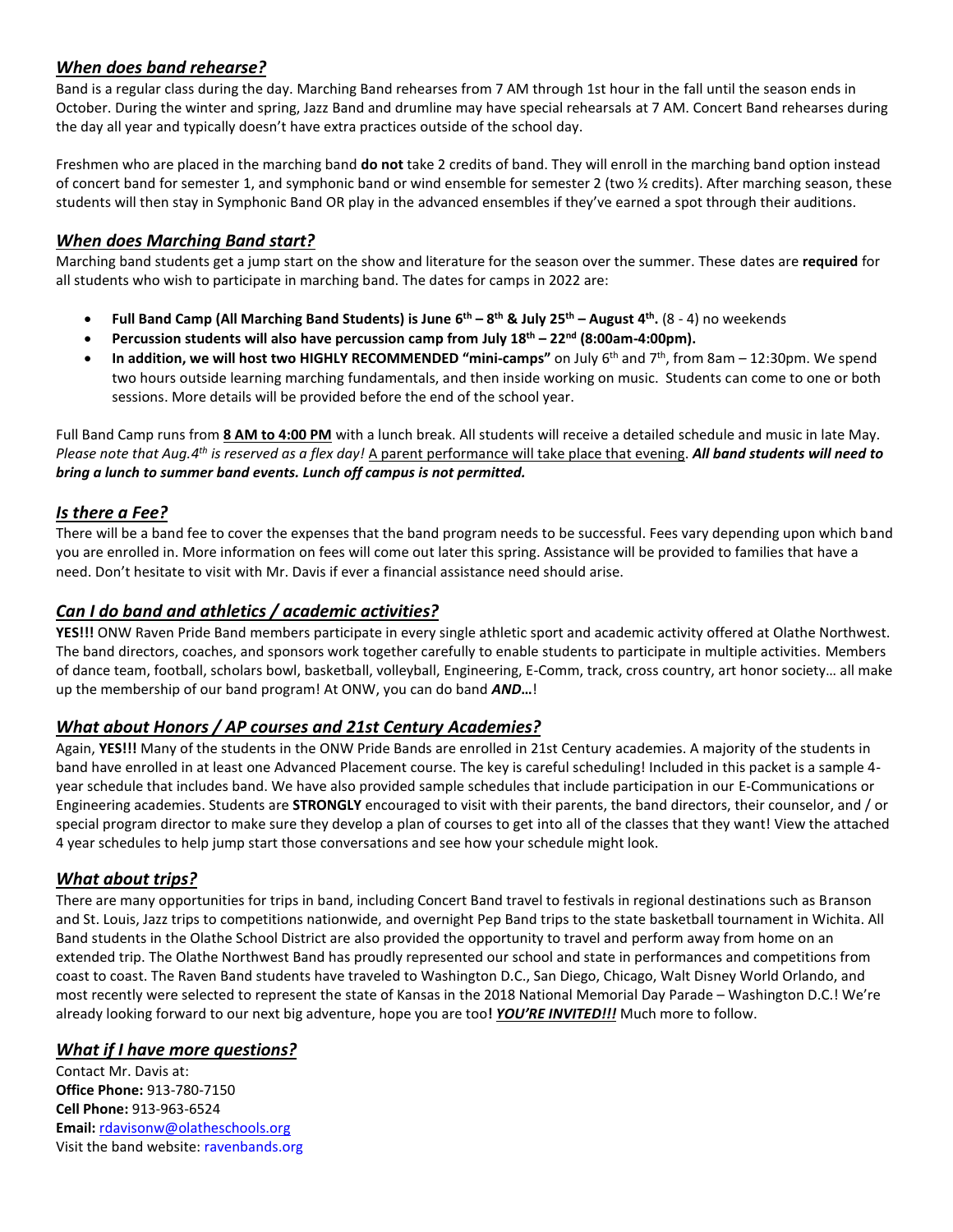### **How Can I Fit Band into 4 Years of High School?**

All High School Students in Olathe USD #233 must complete 24 credits for graduation. Students have 28 course options over their 4 years of high school to fulfill those credits (7 hours per day x 4 years). Credits are broken down as follows…

 **English – 4 Credits Required Applied Communication / Language – 1 Credit Required (2 Credits Recommended) Math – 3 Credits Required (4 Credits Recommended) Science – 3 Credits Required (4 Credits Recommended) Technology – 1 Credit Required Social Science – 3 Credits Required Fine Arts – 1 Credit Required Practical and Consumer Studies – 1 Credit Required Health and Wellness – 1 Credit Required Individual Focus / Electives – 6 Credits Required (10 Credits Available)**

| <b>Class</b>   | 9th                     | 10th                             | 11th                                  | 12th                           |
|----------------|-------------------------|----------------------------------|---------------------------------------|--------------------------------|
| 1              | <b>Band</b>             | <b>Band</b>                      | <b>Band</b>                           | <b>Band</b>                    |
| $\mathbf{2}$   | <b>English</b>          | <b>English</b>                   | <b>English</b>                        | <b>English</b>                 |
| 3              | <b>Math</b>             | <b>Math</b>                      | <b>Math</b>                           | <b>Math</b>                    |
| 4              | <b>Science</b>          | <b>Science</b>                   | <b>Science</b>                        | <b>Science</b>                 |
| 5              | <b>World History</b>    | <b>Social Science / Elective</b> | <b>American History</b>               | <b>Government / Technology</b> |
| 6              | <b>Elective</b>         | PE / Health                      | <b>Technology / Elective</b>          | <b>Elective</b>                |
| $\overline{ }$ | <b>Foreign Language</b> | <b>Foreign Language</b>          | <b>Practical and Consumer Studies</b> | <b>Elective</b>                |

#### **Sample Four Year Schedule**

- ♪ **Band fulfills the Fine Arts Requirement** as well as 3 required electives.
- ♪ Students wanting to take Jazz Band can count that course as part of their elective choices.
- ♪ This sample schedule includes additional credits in Math, Science, and Foreign Language. These are not required, but are STRONGLY recommended for college bound students and those seeking scholarship opportunities. They would count as elective choices.
- ♪ Driver's Ed fulfills ½ credit of the Practical and Consumer Studies requirement. Taking this course in the summer would free up ½ of an additional elective credit.
- ♪ Note for the schedules which follow (next page)! 21st Century Programs substitute some of their program requirements for electives and / or other required categories on this schedule. With careful planning, it is entirely possible to participate in band for 4 years as well as complete the requirements of a 21st Century Program. Some students in these programs choose to take advantage of the eLearning options available in USD 233. eLearning courses allow students to complete graduation requirements and create additional elective spaces in their schedules. See your counselor for more details.
- ♪ Honors, Pre-AP, AP, and College Now level courses can be substituted in any of the spots above where offered, such as English, Math, Science, and Social Science. Students participating in special programs such as AVID can also still satisfy their graduation requirements and take band. Courses like AVID fulfill various graduation requirements – see the Program Planning Guide for additional information.
- **Plan ahead!** The most important key to fitting band in is to carefully look at your 4-year schedule **before** enrolling for 9th grade. This will help students be sure to get their required courses in as well as plan for band and other elective areas of interest. If you need help, please visit with your band director and counselor. They will be happy to work with you!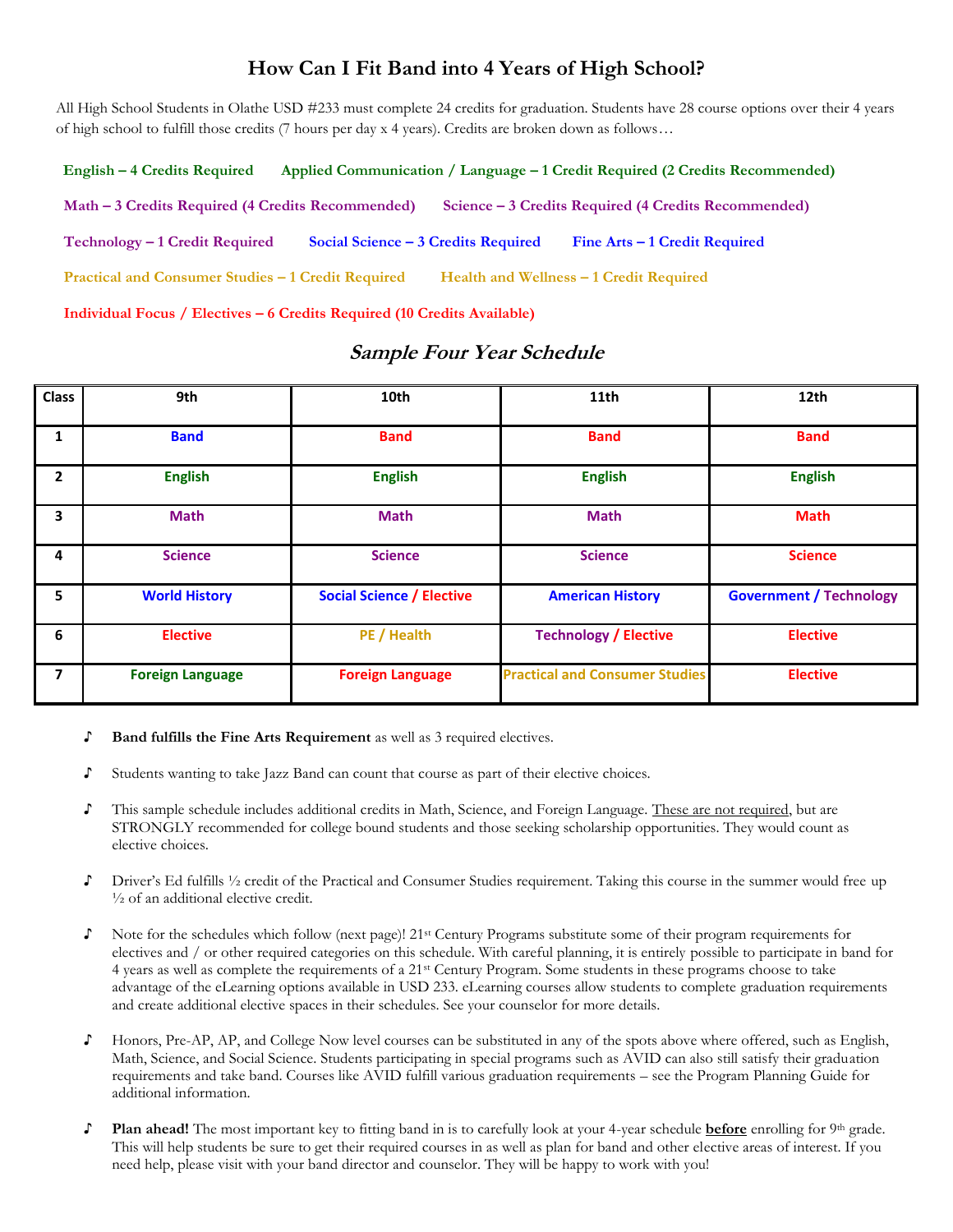# Engineering Academy Sample 4 Year Schedule WITH BAND!

| <b>Class</b>    | Freshman          | Sophomore                 | <b>Junior</b>                    | <b>Senior</b>                        |
|-----------------|-------------------|---------------------------|----------------------------------|--------------------------------------|
| 1               | Band              | Band                      | <b>Band</b>                      | <b>Band</b>                          |
| $\overline{2}$  | Math              | Math                      | Math                             | Math                                 |
| 3               | English           | English                   | AE Math                          | English                              |
| 4               | Science           | Science                   | English                          | Science                              |
| 5               | AE Design/AE Tech | Cad I/Cad II              | Science                          | Intern, Sr. Experience/<br>Capstone  |
| $6\phantom{1}6$ | PE/Health         | Prac/Consumer Studies     | Cad III/Programming              | <b>Materials</b><br>Science/Elective |
| 7               | World History     | Applied<br>Communications | American History (or AP<br>Hist) | Gov/Social Science                   |

# E-Communications Academy Sample 4 Year Schedule WITH BAND!

| <b>Class</b>   | Freshman                      | Sophomore                     | Junior                           | <b>Senior</b>      |
|----------------|-------------------------------|-------------------------------|----------------------------------|--------------------|
| 1              | <b>Band</b>                   | Band                          | <b>Band</b>                      | <b>Band</b>        |
| $\overline{2}$ | Math                          | Math                          | Math                             | Math               |
| 3              | English                       | English                       | English                          | English            |
| 4              | Elective (or Foreign<br>Lang) | Science                       | Science                          | Science            |
| 5              | Explore 9                     | EComm elective                | <b>Essentials I</b>              | Studio I           |
| 6              | PE/Health                     | EComm elective                | <b>Essentials II</b>             | Studio II          |
| 7              | <b>World History</b>          | Elective (or Foreign<br>Lang) | American History (or AP<br>Hist) | Gov/Social Science |